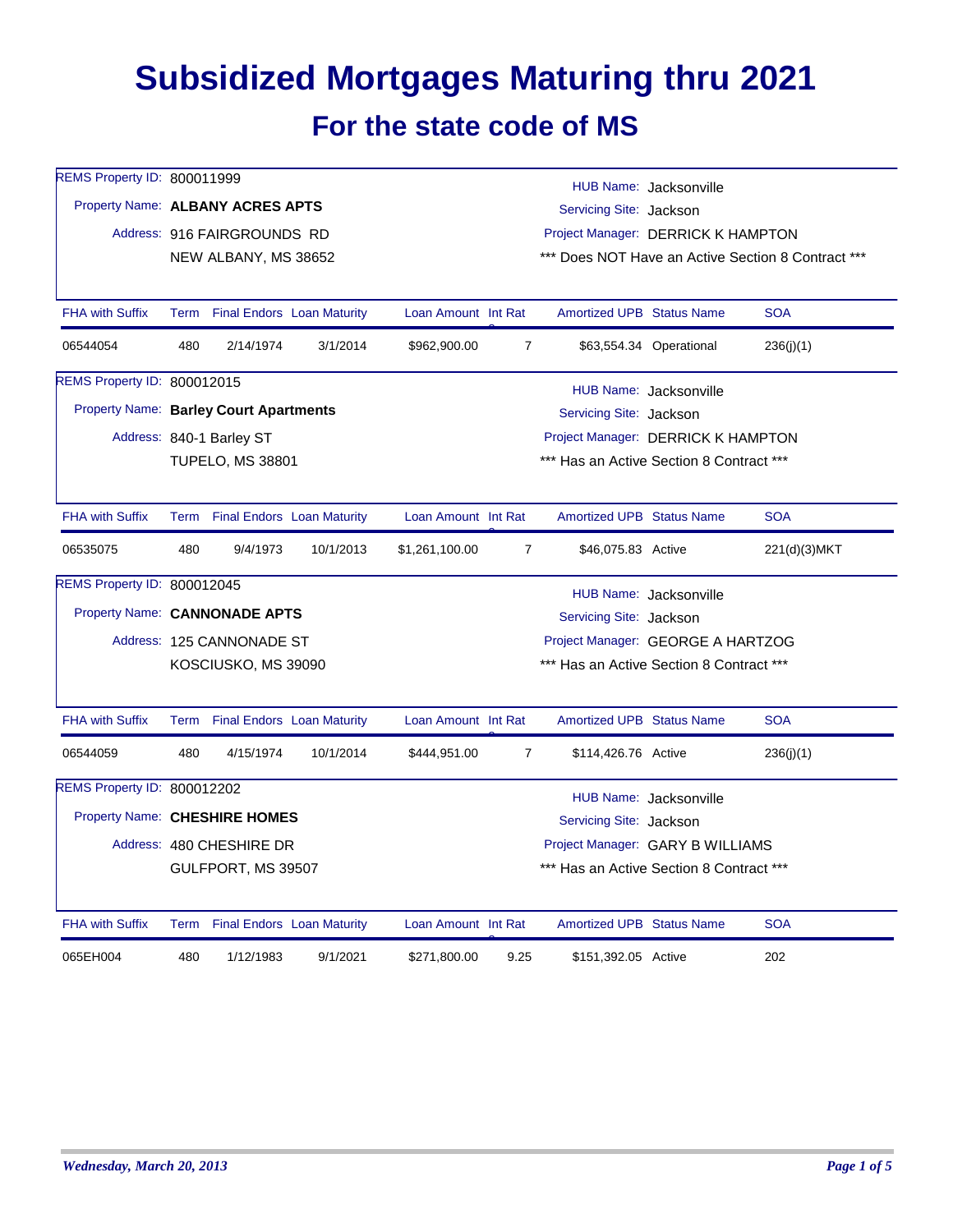| REMS Property ID: 800012063           |                                                                                                                                 |                                 |                                   |                                          |                |                                          |                        |              |  |
|---------------------------------------|---------------------------------------------------------------------------------------------------------------------------------|---------------------------------|-----------------------------------|------------------------------------------|----------------|------------------------------------------|------------------------|--------------|--|
|                                       |                                                                                                                                 |                                 |                                   |                                          |                |                                          | HUB Name: Jacksonville |              |  |
|                                       | Property Name: CLUBVIEW APTS<br>Servicing Site: Jackson                                                                         |                                 |                                   |                                          |                |                                          |                        |              |  |
|                                       |                                                                                                                                 | Address: 481-1 WESTVIEW DR      |                                   |                                          |                | Project Manager: SHARON D WEBBER         |                        |              |  |
|                                       |                                                                                                                                 | YAZOO CITY, MS 39194            |                                   |                                          |                | *** Has an Active Section 8 Contract *** |                        |              |  |
| <b>FHA with Suffix</b>                |                                                                                                                                 | Term Final Endors Loan Maturity |                                   | Loan Amount Int Rat                      |                | <b>Amortized UPB Status Name</b>         |                        | <b>SOA</b>   |  |
| 06544053                              | 480                                                                                                                             | 12/20/1973                      | 1/1/2014                          | \$963,800.00                             | $\overline{7}$ | \$52,352.17 Active                       |                        | 236(j)(1)    |  |
| REMS Property ID: 800012068           |                                                                                                                                 |                                 |                                   |                                          |                |                                          |                        |              |  |
|                                       | HUB Name: Jacksonville<br>Property Name: COLUMBIA DEVELOPMENT<br>Servicing Site: Jackson                                        |                                 |                                   |                                          |                |                                          |                        |              |  |
|                                       |                                                                                                                                 | Address: 1501 HENDRICKS ST      |                                   |                                          |                | Project Manager: JENNIE M CHAMBERS-JONES |                        |              |  |
|                                       |                                                                                                                                 | COLUMBIA, MS 39429              |                                   |                                          |                | *** Has an Active Section 8 Contract *** |                        |              |  |
|                                       |                                                                                                                                 |                                 |                                   |                                          |                |                                          |                        |              |  |
| <b>FHA with Suffix</b>                |                                                                                                                                 | Term Final Endors Loan Maturity |                                   | Loan Amount Int Rat                      |                | <b>Amortized UPB Status Name</b>         |                        | <b>SOA</b>   |  |
| 06535061                              | 480                                                                                                                             | 10/16/1973                      | 10/1/2013                         | \$25,305.00                              | $\overline{7}$ |                                          | \$2.55 Active          | 221(d)(3)MKT |  |
| REMS Property ID: 800012070           |                                                                                                                                 |                                 |                                   |                                          |                |                                          | HUB Name: Jacksonville |              |  |
| Property Name: COMMUNITY PARK APTS    |                                                                                                                                 |                                 |                                   |                                          |                | Servicing Site: Jackson                  |                        |              |  |
|                                       |                                                                                                                                 | Address: 108 GILLIS CIR         |                                   | Project Manager: SHARON D WEBBER         |                |                                          |                        |              |  |
|                                       |                                                                                                                                 | MC COMB, MS 39648               |                                   | *** Has an Active Section 8 Contract *** |                |                                          |                        |              |  |
| <b>FHA with Suffix</b>                |                                                                                                                                 | Term Final Endors Loan Maturity |                                   | Loan Amount Int Rat                      |                | <b>Amortized UPB Status Name</b>         |                        | <b>SOA</b>   |  |
|                                       |                                                                                                                                 |                                 |                                   |                                          |                |                                          |                        |              |  |
| 06535065                              | 480                                                                                                                             | 8/6/1974                        | 6/1/2014                          | \$1,423,300.00                           | 7              | \$118,554.15 Active                      |                        | 221(d)(3)MKT |  |
| REMS Property ID: 800012084           |                                                                                                                                 |                                 |                                   |                                          |                |                                          | HUB Name: Jacksonville |              |  |
| Property Name: DORCHESTER PLACE APTS. |                                                                                                                                 |                                 |                                   |                                          |                | Servicing Site: Jackson                  |                        |              |  |
|                                       |                                                                                                                                 | Address: 1725-T DORCHESTER DR   |                                   |                                          |                | Project Manager: GARY B WILLIAMS         |                        |              |  |
|                                       | *** Has an Active Section 8 Contract ***<br>SOUTHAVEN, MS 38671                                                                 |                                 |                                   |                                          |                |                                          |                        |              |  |
| <b>FHA with Suffix</b>                |                                                                                                                                 | Term Final Endors Loan Maturity |                                   | Loan Amount Int Rat                      |                | <b>Amortized UPB Status Name</b>         |                        | <b>SOA</b>   |  |
| 06544086                              | 480                                                                                                                             | 9/2/1975                        | 9/1/2015                          | \$1,930,700.00                           | 7              | \$319,235.59 Active                      |                        | 236(j)(1)    |  |
| REMS Property ID: 800012114           |                                                                                                                                 |                                 |                                   |                                          |                |                                          |                        |              |  |
| Property Name: FERNDALE MANOR APTS    |                                                                                                                                 |                                 |                                   |                                          |                | Servicing Site: Jackson                  | HUB Name: Jacksonville |              |  |
|                                       |                                                                                                                                 |                                 |                                   |                                          |                |                                          |                        |              |  |
|                                       | Project Manager: GEORGE A HARTZOG<br>Address: 113-1 Lynn LN<br>STARKVILLE, MS 39759<br>*** Has an Active Section 8 Contract *** |                                 |                                   |                                          |                |                                          |                        |              |  |
|                                       |                                                                                                                                 |                                 |                                   |                                          |                |                                          |                        |              |  |
| <b>FHA with Suffix</b>                | Term                                                                                                                            |                                 | <b>Final Endors Loan Maturity</b> | Loan Amount Int Rat                      |                | <b>Amortized UPB Status Name</b>         |                        | <b>SOA</b>   |  |
| 06544044                              | 480                                                                                                                             | 11/18/1974                      | 5/1/2015                          | \$1,062,800.00                           | 7              | \$153,205.99 Active                      |                        | 236(j)(1)    |  |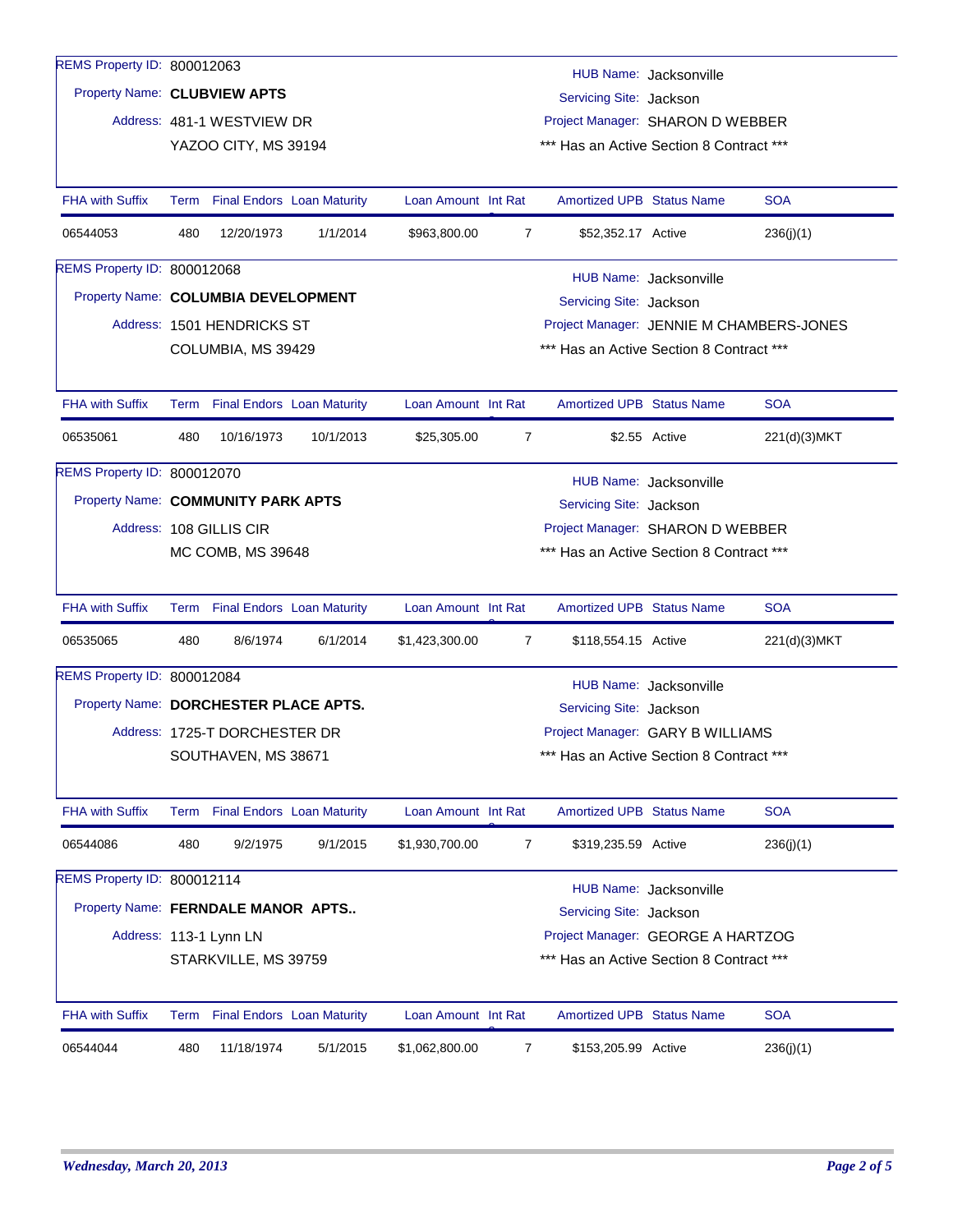| REMS Property ID: 800012189           |                                                                                             |                                 |                                           |                     |                                          |                                                                 |                                             |                      |  |  |
|---------------------------------------|---------------------------------------------------------------------------------------------|---------------------------------|-------------------------------------------|---------------------|------------------------------------------|-----------------------------------------------------------------|---------------------------------------------|----------------------|--|--|
|                                       | HUB Name: Jacksonville<br>Property Name: MARTIN LUTHER KING APTS<br>Servicing Site: Jackson |                                 |                                           |                     |                                          |                                                                 |                                             |                      |  |  |
|                                       | Project Manager: SHARON D WEBBER<br>Address: HIGHWAY 61 N                                   |                                 |                                           |                     |                                          |                                                                 |                                             |                      |  |  |
|                                       | *** Has an Active Section 8 Contract ***<br>FAYETTE, MS 39069                               |                                 |                                           |                     |                                          |                                                                 |                                             |                      |  |  |
| <b>FHA with Suffix</b>                |                                                                                             | Term Final Endors Loan Maturity |                                           | Loan Amount Int Rat |                                          | <b>Amortized UPB Status Name</b>                                |                                             | <b>SOA</b>           |  |  |
| 06535515                              | 240                                                                                         | 10/22/2001                      | 11/1/2021                                 | \$405,000.00        | 8.5                                      | \$256,357.14 Active                                             |                                             | 223(a)(7)/221(d)(3)M |  |  |
| 06535159-W                            | 20                                                                                          |                                 | 11/1/2021                                 | \$0.00              | 1                                        |                                                                 | \$526,559.81 Accruing/non-Payi 221(d)(3)MKT |                      |  |  |
| 06535159-V                            | 20                                                                                          |                                 | 11/1/2021                                 | \$0.00              | 1                                        |                                                                 | \$175,880.60 Accruing/non-Payi 221(d)(3)MKT |                      |  |  |
| REMS Property ID: 800012209           |                                                                                             |                                 |                                           |                     |                                          |                                                                 | HUB Name: Jacksonville                      |                      |  |  |
| Property Name: NORTH HAVEN APARTMENTS |                                                                                             |                                 |                                           |                     |                                          | Servicing Site: Jackson                                         |                                             |                      |  |  |
|                                       |                                                                                             |                                 | Address: 1362 UNION ST EXTENSION ST       |                     |                                          |                                                                 | Project Manager: SHARON D WEBBER            |                      |  |  |
|                                       | *** Has an Active Section 8 Contract ***<br>BROOKHAVEN, MS 39601                            |                                 |                                           |                     |                                          |                                                                 |                                             |                      |  |  |
| <b>FHA with Suffix</b>                |                                                                                             | Term Final Endors Loan Maturity |                                           | Loan Amount Int Rat |                                          | <b>Amortized UPB Status Name</b>                                |                                             | <b>SOA</b>           |  |  |
| 06544063                              | 480                                                                                         | 9/22/1975                       | 10/1/2015                                 | \$1,044,200.00      | 7                                        | \$178,103.24 Active                                             |                                             | 236(j)(1)            |  |  |
| REMS Property ID: 800012211           |                                                                                             |                                 |                                           |                     |                                          |                                                                 | HUB Name: Jacksonville                      |                      |  |  |
| Property Name: NORTH HILLS MANOR      |                                                                                             |                                 |                                           |                     |                                          |                                                                 |                                             |                      |  |  |
|                                       |                                                                                             | Address: 4401-1 40TH AVE        |                                           |                     |                                          | Servicing Site: Jackson<br>Project Manager: WILLIAM J DUCKWORTH |                                             |                      |  |  |
|                                       |                                                                                             | MERIDIAN, MS 39305              |                                           |                     |                                          |                                                                 | *** Has an Active Section 8 Contract ***    |                      |  |  |
| <b>FHA with Suffix</b>                |                                                                                             | Term Final Endors Loan Maturity |                                           | Loan Amount Int Rat |                                          | <b>Amortized UPB Status Name</b>                                |                                             | <b>SOA</b>           |  |  |
| 06544049                              | 480                                                                                         | 9/19/1974                       | 9/1/2015                                  | \$686,791.00        | 7                                        | \$249,146.52 Active                                             |                                             | 236(j)(1)            |  |  |
| REMS Property ID: 800012217           |                                                                                             |                                 |                                           |                     |                                          |                                                                 | HUB Name: Jacksonville                      |                      |  |  |
| Property Name: NORTHWOOD VILLAGE      |                                                                                             |                                 |                                           |                     |                                          | Servicing Site: Jackson                                         |                                             |                      |  |  |
|                                       |                                                                                             | Address: 4850 WATKINS DR        |                                           |                     | Project Manager: JENNIE M CHAMBERS-JONES |                                                                 |                                             |                      |  |  |
|                                       |                                                                                             | JACKSON, MS 39206               |                                           |                     |                                          | *** Has an Active Section 8 Contract ***                        |                                             |                      |  |  |
| <b>FHA with Suffix</b>                |                                                                                             | Term Final Endors Loan Maturity |                                           | Loan Amount Int Rat |                                          | Amortized UPB Status Name                                       |                                             | <b>SOA</b>           |  |  |
| 06544042                              | 480                                                                                         | 9/21/1973                       | 10/1/2013                                 | \$1,379,500.00      | $\overline{7}$                           | \$50,387.88 Active                                              |                                             | 236(j)(1)            |  |  |
| REMS Property ID: 800012222           |                                                                                             |                                 |                                           |                     |                                          |                                                                 | HUB Name: Jacksonville                      |                      |  |  |
|                                       |                                                                                             |                                 | Property Name: OAK RIDGE MANOR APARTMENTS |                     |                                          | Servicing Site: Jackson                                         |                                             |                      |  |  |
|                                       | Address: 215 MCNEELY RD<br>Project Manager: SHARON D WEBBER                                 |                                 |                                           |                     |                                          |                                                                 |                                             |                      |  |  |
|                                       | *** Has an Active Section 8 Contract ***<br>NATCHEZ, MS 39120                               |                                 |                                           |                     |                                          |                                                                 |                                             |                      |  |  |
| FHA with Suffix                       |                                                                                             | Term Final Endors Loan Maturity |                                           | Loan Amount Int Rat |                                          | Amortized UPB Status Name                                       |                                             | <b>SOA</b>           |  |  |
| 06544043                              | 480                                                                                         | 11/4/1974                       | 4/1/2015                                  | \$634,410.00        | 7                                        | \$213,850.43 Active                                             |                                             | 236(j)(1)            |  |  |
|                                       |                                                                                             |                                 |                                           |                     |                                          |                                                                 |                                             |                      |  |  |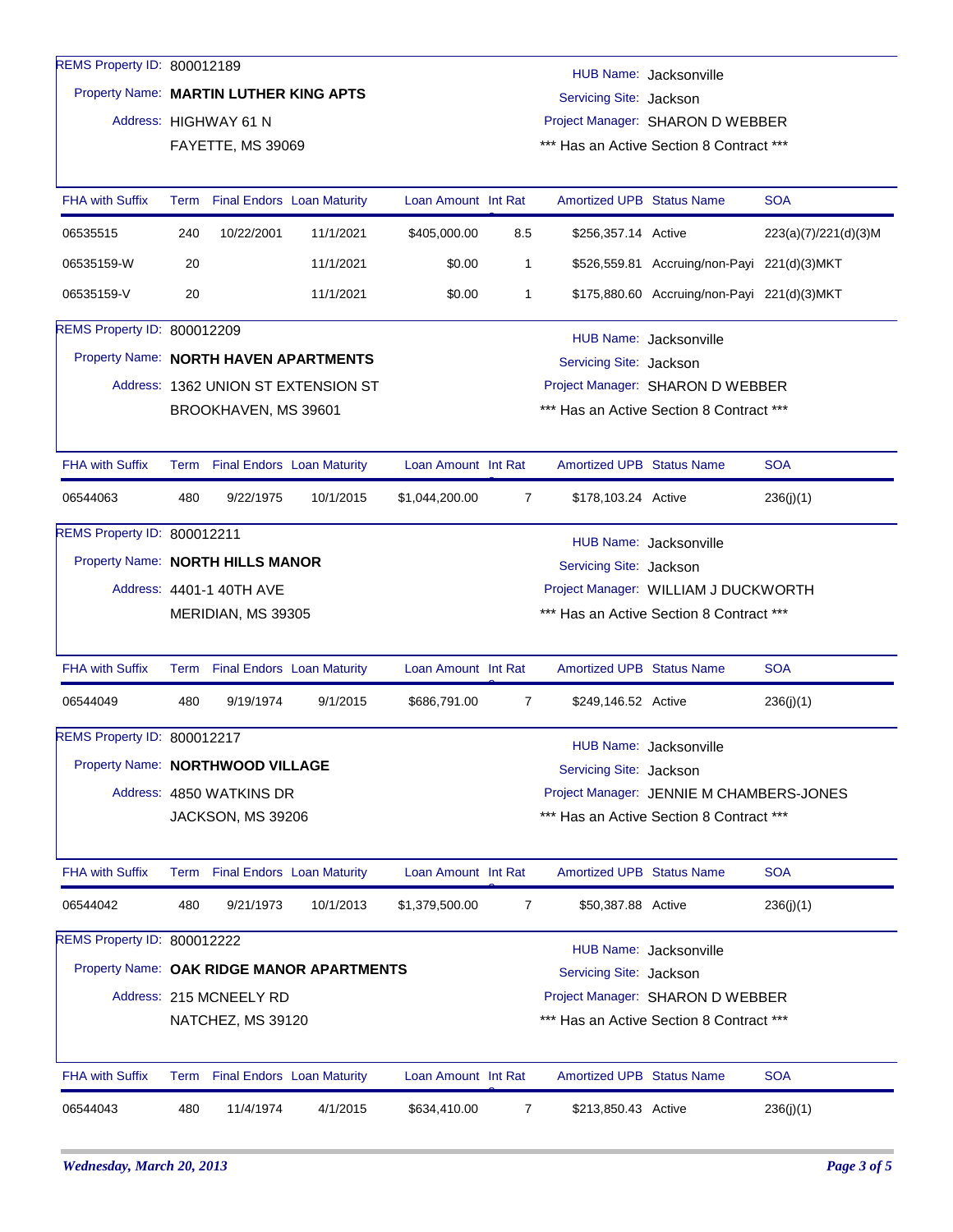| REMS Property ID: 800012250   |                                                                                                                                                |                                 |                                            |                                                    |     |                                  | HUB Name: Jacksonville                      |              |  |
|-------------------------------|------------------------------------------------------------------------------------------------------------------------------------------------|---------------------------------|--------------------------------------------|----------------------------------------------------|-----|----------------------------------|---------------------------------------------|--------------|--|
| Property Name: RULEVILLE APTS |                                                                                                                                                |                                 |                                            |                                                    |     | Servicing Site: Jackson          |                                             |              |  |
|                               | Address: 319 E SUNFLOWER ST<br>Project Manager: MORGAN C CLARK                                                                                 |                                 |                                            |                                                    |     |                                  |                                             |              |  |
|                               |                                                                                                                                                | RULEVILLE, MS 38771             |                                            |                                                    |     |                                  | *** Has an Active Section 8 Contract ***    |              |  |
|                               |                                                                                                                                                |                                 |                                            |                                                    |     |                                  |                                             |              |  |
| <b>FHA with Suffix</b>        |                                                                                                                                                | Term Final Endors Loan Maturity |                                            | Loan Amount Int Rat                                |     | <b>Amortized UPB Status Name</b> |                                             | <b>SOA</b>   |  |
| 06535236                      | 480                                                                                                                                            | 2/14/1980                       | 3/1/2020                                   | \$255,600.00                                       | 7.5 | \$108,664.03 Active              |                                             | 221(d)(4)MKT |  |
| REMS Property ID: 800012257   |                                                                                                                                                |                                 |                                            |                                                    |     |                                  |                                             |              |  |
|                               | HUB Name: Jacksonville<br>Property Name: SHADY LANE APTS<br>Servicing Site: Jackson                                                            |                                 |                                            |                                                    |     |                                  |                                             |              |  |
|                               |                                                                                                                                                | Address: 740 SHADY DR           |                                            |                                                    |     |                                  | Project Manager: GEORGE A HARTZOG           |              |  |
|                               |                                                                                                                                                | YAZOO CITY, MS 39194            |                                            |                                                    |     |                                  | *** Has an Active Section 8 Contract ***    |              |  |
|                               |                                                                                                                                                |                                 |                                            |                                                    |     |                                  |                                             |              |  |
| <b>FHA with Suffix</b>        |                                                                                                                                                | Term Final Endors Loan Maturity |                                            | Loan Amount Int Rat                                |     | <b>Amortized UPB Status Name</b> |                                             | <b>SOA</b>   |  |
| 06535038-P                    | 14                                                                                                                                             |                                 | 2/1/2012                                   | \$0.00                                             | 5   |                                  | \$455,043.35 Accruing/non-Payi 221(d)(4)MKT |              |  |
| REMS Property ID: 800012260   |                                                                                                                                                |                                 |                                            |                                                    |     |                                  | HUB Name: Jacksonville                      |              |  |
|                               |                                                                                                                                                |                                 |                                            | Property Name: SOUTH CENTRAL VILLAGE FOR THE ELDER |     | Servicing Site: Jackson          |                                             |              |  |
|                               |                                                                                                                                                | Address: 609 GLASSCO ST         |                                            |                                                    |     |                                  | Project Manager: MORGAN C CLARK             |              |  |
|                               |                                                                                                                                                | CLEVELAND, MS 38732             |                                            |                                                    |     |                                  | *** Has an Active Section 8 Contract ***    |              |  |
|                               |                                                                                                                                                |                                 |                                            |                                                    |     |                                  |                                             |              |  |
| <b>FHA with Suffix</b>        |                                                                                                                                                | Term Final Endors Loan Maturity |                                            | Loan Amount Int Rat                                |     | <b>Amortized UPB Status Name</b> |                                             | <b>SOA</b>   |  |
| 065EH016                      | 480                                                                                                                                            | 7/2/1982                        | 12/1/2021                                  | \$1,632,300.00                                     | 8.5 | \$884,250.30 Active              |                                             | 202          |  |
| REMS Property ID: 800012263   |                                                                                                                                                |                                 |                                            |                                                    |     |                                  | HUB Name: Jacksonville                      |              |  |
|                               |                                                                                                                                                |                                 | Property Name: SOUTH PARK MANOR APARTMENTS |                                                    |     | Servicing Site: Jackson          |                                             |              |  |
|                               |                                                                                                                                                | Address: 2003-1 S GREEN ST      |                                            |                                                    |     |                                  | Project Manager: DERRICK K HAMPTON          |              |  |
|                               |                                                                                                                                                | <b>TUPELO, MS 38801</b>         |                                            |                                                    |     |                                  | *** Has an Active Section 8 Contract ***    |              |  |
|                               |                                                                                                                                                |                                 |                                            |                                                    |     |                                  |                                             |              |  |
| <b>FHA with Suffix</b>        |                                                                                                                                                | Term Final Endors Loan Maturity |                                            | Loan Amount Int Rat                                |     | <b>Amortized UPB Status Name</b> |                                             | <b>SOA</b>   |  |
| 06544038                      | 480                                                                                                                                            | 12/13/1974                      | 4/1/2015                                   | \$627,249.00                                       | 7   | \$211,439.75 Active              |                                             | 236(j)(1)    |  |
| REMS Property ID: 800012290   |                                                                                                                                                |                                 |                                            |                                                    |     |                                  | HUB Name: Jacksonville                      |              |  |
| Property Name: TRACEWAY MANOR |                                                                                                                                                |                                 |                                            |                                                    |     | Servicing Site: Jackson          |                                             |              |  |
|                               |                                                                                                                                                |                                 |                                            |                                                    |     |                                  |                                             |              |  |
|                               | Address: 2800 W Main ST<br>Project Manager: DERRICK K HAMPTON<br>*** Does NOT Have an Active Section 8 Contract ***<br><b>TUPELO, MS 38803</b> |                                 |                                            |                                                    |     |                                  |                                             |              |  |
|                               |                                                                                                                                                |                                 |                                            |                                                    |     |                                  |                                             |              |  |
| <b>FHA with Suffix</b>        |                                                                                                                                                | Term Final Endors Loan Maturity |                                            | Loan Amount Int Rat                                |     | <b>Amortized UPB Status Name</b> |                                             | <b>SOA</b>   |  |
| 065SH001                      | 600                                                                                                                                            | 4/1/1967                        | 4/1/2019                                   | \$967,000.00                                       | 3   | \$132,361.59 Active              |                                             | 202          |  |